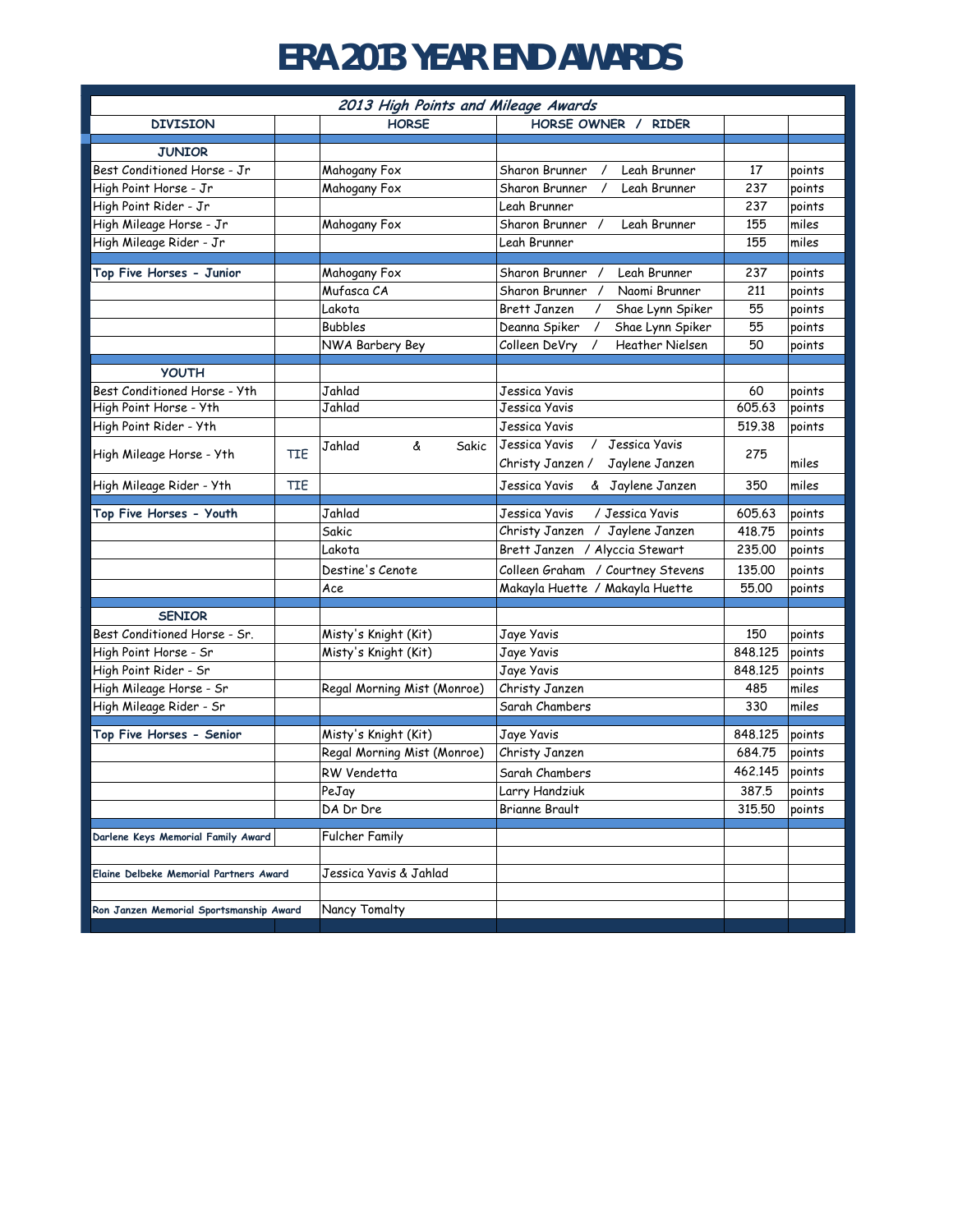## **ERA 2013 YEAR END AWARDS**

| 2013 HORSE LIFETIME MILEAGE AWARDS |                             |                                    |  |  |  |
|------------------------------------|-----------------------------|------------------------------------|--|--|--|
| Horse                              | Owner                       | Mileage Award                      |  |  |  |
| <b>Bubbles</b>                     | Deanna Spiker               | 250 plaque & sticker               |  |  |  |
| Cornflakes                         | Roxy Mueller                | 250 plaque & sticker               |  |  |  |
| Dakota Scout                       | <b>Warren LeRoy</b>         | 250 plaque & sticker               |  |  |  |
| Destine's Cenote                   | Colleen Graham              | 250 plaque & sticker               |  |  |  |
| IDL Keyoma Bey (Jade)              | <b>Colleen DeVry</b>        | 250 plaque & sticker               |  |  |  |
| Il Ferreena (Solo)                 | <b>Jaye Yavis</b>           | 250 plaque & sticker               |  |  |  |
| <b>Kira Anne</b>                   | Lorrence Aplin              | 250 plaque & sticker               |  |  |  |
| MahoganyFox                        | <b>Sharon Brunner</b>       | 250 plaque & sticker               |  |  |  |
| Maub (Sloan)                       | <b>Jessica Yavis</b>        | 250 plaque & sticker               |  |  |  |
| Nightwind's Nikeyta                | Colleen DeVry               | 250 plaque & sticker               |  |  |  |
| Otero                              | Maureen Henri               | 250 plaque & sticker               |  |  |  |
| Prixmos                            | <b>Angela Bowring</b>       | 250 plaque & sticker               |  |  |  |
| Skye                               | <b>Robin Dorchester</b>     | 250 plaque & sticker               |  |  |  |
| <b>Willow View Dawn Music</b>      | <b>Suzanne Spierenburg</b>  | 250 plaque & sticker / 500 sticker |  |  |  |
| Awatea                             | <b>Angela Bowring</b>       | 500 sticker                        |  |  |  |
| <b>Jack</b>                        | Jaylene Janzen              | 500 sticker                        |  |  |  |
| Regal Morning Mist (Monroe)        | <b>Christy Janzen</b>       | 500 sticker / 750 sticker          |  |  |  |
| <b>Canadian Diva</b>               | Jane Depner                 | 750 sticker                        |  |  |  |
| Lakota                             | <b>Brett Janzen</b>         | 750 sticker                        |  |  |  |
| Willy                              | <b>Anika Mueller</b>        | 750 sticker                        |  |  |  |
| Allante                            | <b>Wayne Delbeke</b>        | 1000 Blanket & sticker             |  |  |  |
| Lady Halima                        | <b>Jane Depner</b>          | 1000 Blanket & sticker             |  |  |  |
| <b>RW Vendatta</b>                 | <b>Sarah Chambers</b>       | 1000 Blanket & sticker             |  |  |  |
| Shariff                            | <b>Brion Zutz</b>           | 1000 Blanket & sticker             |  |  |  |
| <b>Cherokee Spirit</b>             | <b>Brion Zutz</b>           | 1250 sticker                       |  |  |  |
| Mysty's Knight (Kit)               | <b>Jaye Yavis</b>           | 1250 sticker                       |  |  |  |
| JR's Last Chance                   | Robin & MaryAnne Dorchester | 1250 sticker /1500 sticker         |  |  |  |
| Desert Sheik (Chico)               | Wayne Delbeke               | 1500 sticker                       |  |  |  |
| Steal                              | Lisa Rosales                | 1500 sticker                       |  |  |  |
| Nightwind's Indigo Bey (Indie)     | <b>Colleen Devry</b>        | 2000 Blanket & sticker             |  |  |  |
| Jahlad                             | <b>Jessica Yavis</b>        | 2250 sticker                       |  |  |  |
| <b>Samsons Fire</b>                | Leanna Marchant             | 2250 sticker                       |  |  |  |
| <b>Sakic</b>                       | Christy Janzen              | 2500 sticker                       |  |  |  |
| PeJay                              | Larry Handziuk              | 3750 sticker                       |  |  |  |